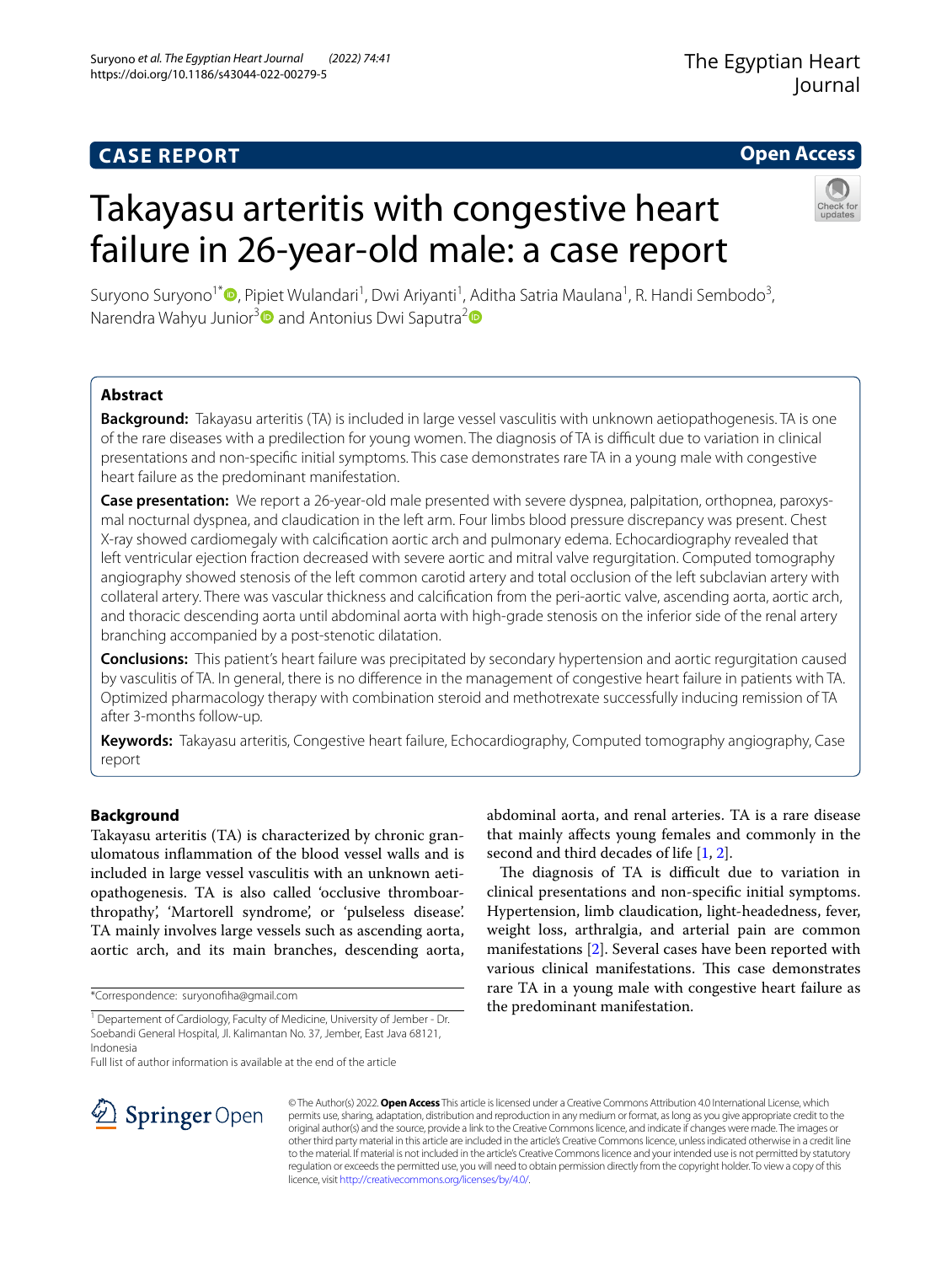## **Case presentation**

A 26-year-old male presented with severe dyspnea, palpitation, orthopnea, and paroxysmal nocturnal dyspnea. He had hypertension, medical history of ischemic stroke 5 months ago, and repeated hospitalization caused by congestive heart failure. His blood pressure in the right arm was  $180/64$  mmHg. The heart rate was irregular with 150 beats/min. The jugular venous pulse was elevated to 9 cm of water. There was murmur systolic on intercostal space (ICS) 5 anterior axilla line (AAL) sinistra and murmur diastolic on ICS 2 parasternal line (PSL) dextra. Respiratory rate of 28 breaths/min, oxygen saturation at the right arm was 92% without supplemental oxygen, and body mass index of 19,5 kg/m<sup>2</sup>.

An electrocardiogram showed atrial fbrillation (AF) with a rapid ventricular response. A routine laboratory examination did not show any abnormality. Chest X-ray showed cardiomegaly with calcifcation aortic arch and pulmonary edema. Echocardiography found that left ventricular ejection fraction (LVEF) was decreased (48,5%) with left atrial and ventricular dilatation. Echocardiography also found severe aortic and mitral valve regurgitation (Fig. [1](#page-1-0)). He was diagnosed with congestive heart failure with mildly reduced ejection fraction (HFmrEF) and classifed in New York Heart Association (NYHA) class IV.

After one day of hospitalization, the patient also complained of intermittent claudication in the left arm. Clinical examination found an absence of the left brachial pulse and the left carotid artery bruit. Four limbs blood pressure discrepancy was present (right arm 163/50 mmHg, left arm 96/55 mmHg, right leg 90/60 mmHg, left leg 95/55 mmHg). Computed tomography angiography (CTA) showed calcifcation in the left common carotid artery leading to stenosis and total occlusion of the left subclavian artery with the collateral artery branch from the left common carotid artery that supplies vascularization of the left arm. There was vascular thickness and calcification from the peri-aortic valve, ascending aorta, aortic arch, and thoracic descending aorta until abdominal aorta with high-grade stenosis on the inferior side of the renal artery branching accompanied by a post-stenotic dilatation (Fig. [2](#page-2-0)). Infammatory markers evaluation that needed notable are elevation C-reactive protein (CRP) level (45,1 mg/L) and erythrocyte sedimentation rate (ESR) level (25 mm/h). Other laboratory evaluations were antinuclear antibody (ANA) titer, antistreptolysin O (ASO) titer, and interferon-gamma release assay (IGRA) showed negative results. He has subsequently diagnosed with Takayasu arteritis according to the American College of Rheumatology criteria.

For treatment of hypertension and HFmrEF, betablocker bisoprolol 2,5 mg/day, angiotensin-converting enzyme inhibitor (ACE-I) ramipril 5 mg/day, and mineralocorticoid receptor antagonists (MRA) spironolactone 25 mg/day therapy were initiated. Loop diuretic furosemide 40 mg/day is given to treat congestive symptoms of heart failure and glycoside digoxin 0,25 mg/day is given as rate control of atrial fbrillation. Anticoagulant warfarin 2 mg/day was given to prevent thromboembolism. A combination of methotrexate 7,5 mg/week and high-dose methylprednisolone at 48 mg/day with subsequent tapering was given for induction of remission to inhibition vasculitis of TA. After 3 months of high-dose steroid and methotrexate therapy, the patient showed a decrease in symptoms of NYHA class II for heart failure and a decrease in the frequency of rehospitalization. The patient also did not complain of claudication in the left arm. On physical examination, the patient's right arm blood pressure was 146/55 mmHg and the left arm was 105/50 mmHg.



<span id="page-1-0"></span>regurgitation (green arrow)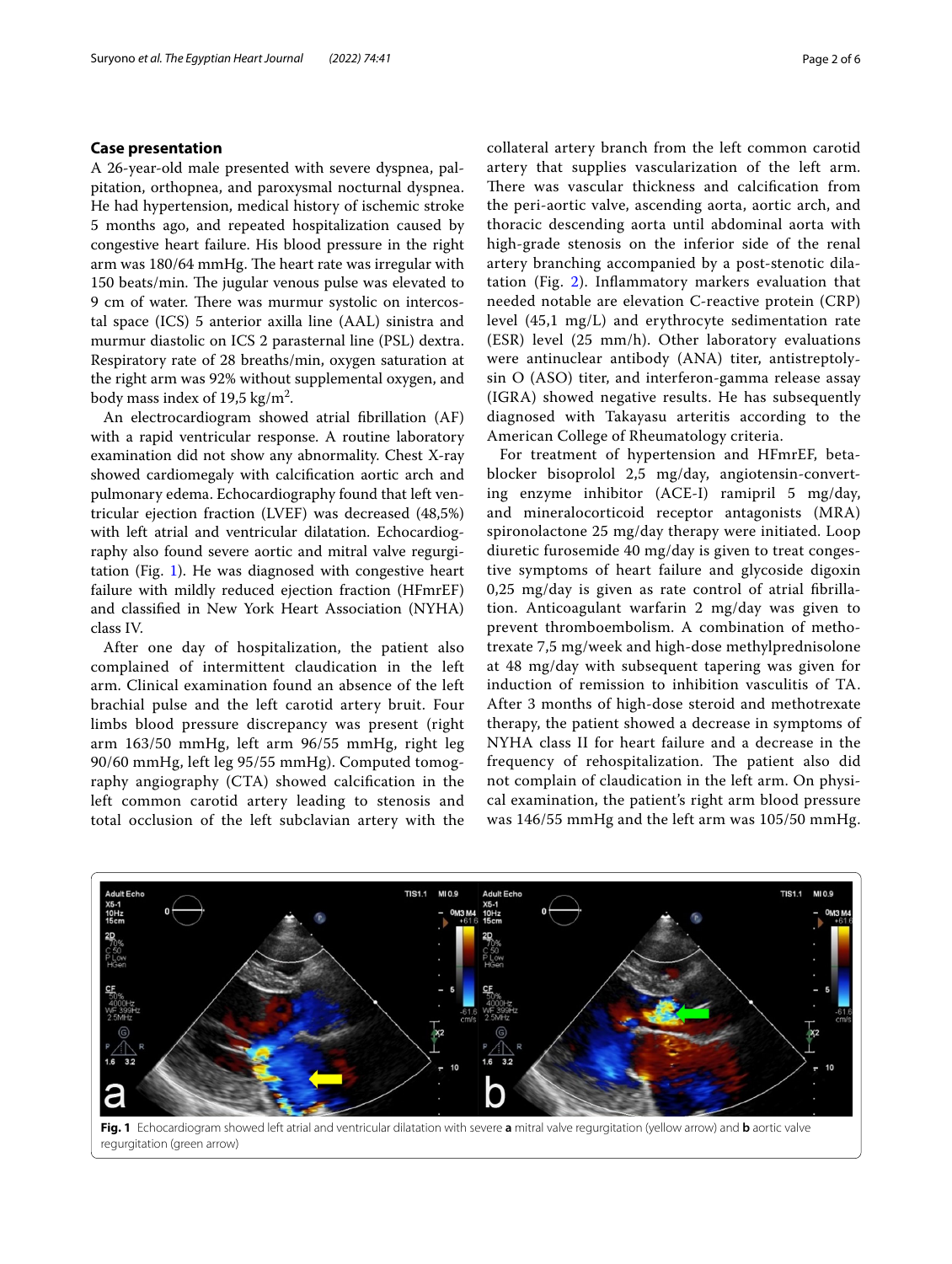

<span id="page-2-0"></span>**Fig. 2** CTA examination showed **a** calcifcation in the left common carotid artery (red arrow) leading to stenosis; **b** total occlusion of the left subclavian artery (yellow arrow) with the left axillary artery (orange arrow) receiving vascularization from the collateral artery of the common carotid artery; (**c**) calcifcation of the peri-aortic valve, ascending aorta, aortic arch, descending aorta, and abdominal aorta (green arrow) with high-grade stenosis on the inferior side of the renal artery branching (blue arrow) accompanied by a post-stenotic dilatation (purple arrow)

Follow-up evaluation of infammatory markers CRP and ESR showed normal results.

## **Discussion**

The prevalence of Takayasu arteritis is very rare with an incidence in the western population only 1.2–2.6 per million per year. However, the highest prevalence of TA has been observed in Japan reaching 40 per million. TA generally 80-90% affects females  $[2, 3]$  $[2, 3]$  $[2, 3]$  $[2, 3]$  $[2, 3]$ . The incidence of TA in Indonesia is currently unknown, but several cases have been reported with various clinical manifestations. Lusida et al. reported a case of TA in an 18-yearold woman with recurrent fever and chronic malaise accompanied by headache and claudication of the hands and feet and postprandial abdominal discomfort  $[4]$  $[4]$ . The most recent case of TA was reported by Akbar et al., in a 19-year-old woman with ischemic stroke, right hemiplegia, extremity claudication, and decreased left brachial artery pulse  $[5]$  $[5]$ . We report a case of rare TA in a young male with clinical manifestation predominantly congestive heart failure and claudication of the left hand.

Takayasu arteritis etiology is believed to be an autoimmune process and correlated with the human leukocyte antigens (HLA) such as A2, A9, B35, B52, and DR4. In Japanese and other populations has been established that HLA-B52 had the strongest association. A worse prognosis appears to be conveyed by HLA-B52 positive Japanese patients  $[6]$  $[6]$ . A rise in the pro-inflammatory cytokine concentrations in serum plays an important role in the pathogenesis such as interleukin (IL)-6, IL-8, IL-9, IL-12, IL-17A, IL-18, interferon (IFN)-γ, and tumor necrosis factor (TNF)-α [[6,](#page-4-5) [7](#page-4-6)]. There is an association between TA and Mycobacterium tuberculosis, previous study found 110 tuberculosis cases out of 669 cases of TA. TA patients who are candidates for immunosuppressive therapy are advised to screen for latent TB [\[8](#page-4-7)]. Molecular mimicry between the human 65-kDa heat shock protein (HSP) and mycobacterial 65-kDa HSP has been suggested to lead to an autoimmune response  $[6]$  $[6]$ . In our case, the etiology of TA in the patient is still not known. There is no relationship between TA with other autoimmune diseases shown by the negative result of the ANA test. IGRA test also showed negative results. This result revealed patient has not been exposed to tuberculosis bacterial infection.

The clinical manifestations of Takayasu arteritis vary from asymptomatic, non-specifc symptoms to severe symptoms. There are three stages in TA, first is the 'early systemic or pre-pulseless stage' with non-specifc signs and symptoms of infammation such as mild fever, night sweats, malaise, joint pains, muscle ache, fatigue, and loss of weight. During this stage, the disease course may follow remitting/relapsing which makes diagnosis difficult. After several months or years, the second stage is 'vascular infammatory' characterized by symptoms of vascular inflammation and vascular insufficiency will become apparent, such as pain over vessels (angiodynia), hypertension, arterial bruits, limb claudication, ocular, dermatologic, and neurologic manifestations. The last stage is 'settles down or burns out stage', this stage refers to fbrosis occurrence. This stage does not occur in all patients and it is associated with remission [[2,](#page-4-1) [3,](#page-4-2) [6\]](#page-4-5). Heart failure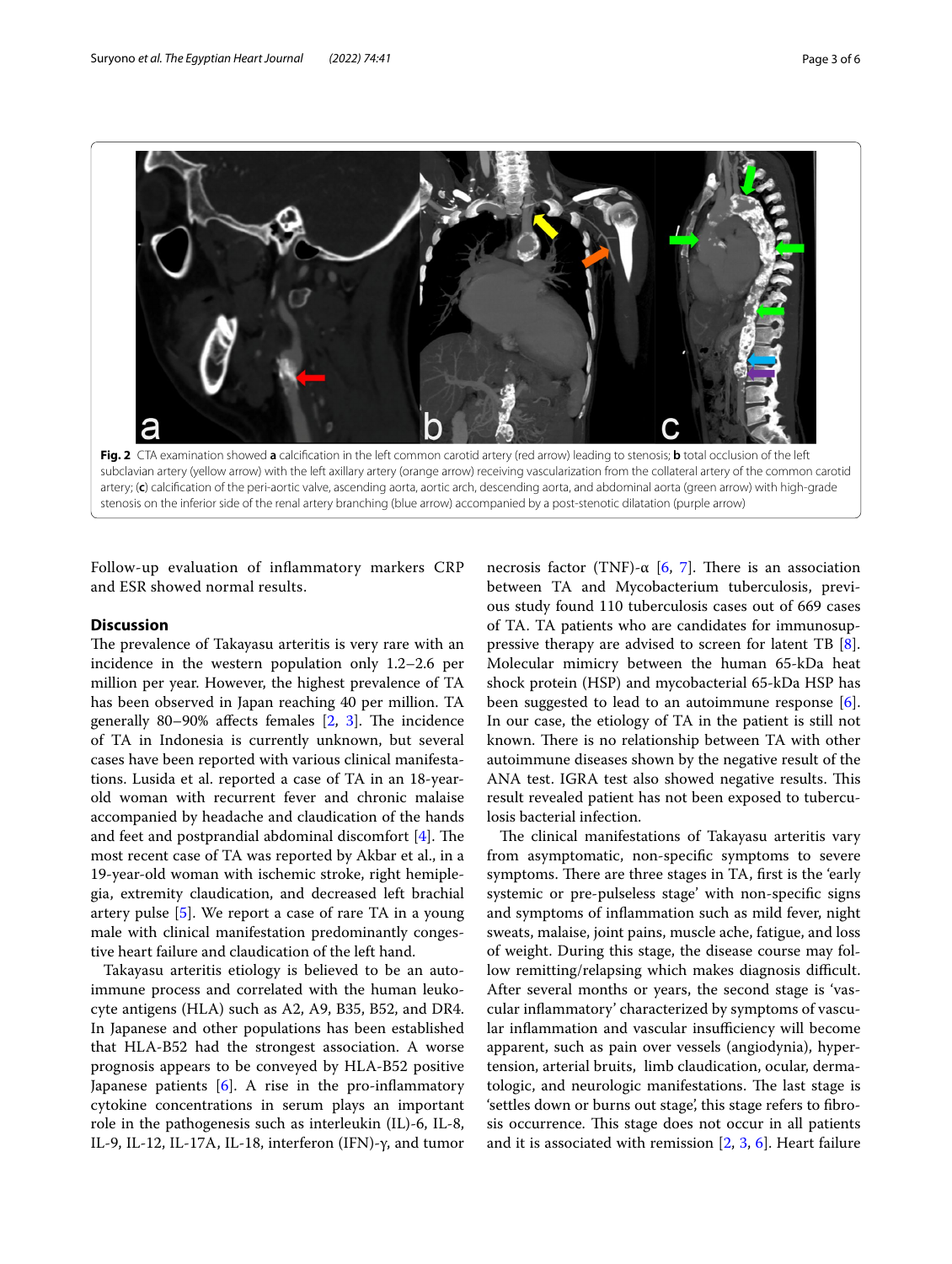in TA can be caused by secondary hypertension, systemic arterial involvement, pulmonary vascular involvement, and acute or chronic AR in patients with TA. A previous study found cardiac valve involvement in 34.9% of the TA patients, with AR being the common lesion in TA patients. AR develops primarily as a result of annular dilatation, infammation rarely involves the aortic valve. Chronic AR leads to heart failure that causes death in patients with TA [\[9](#page-4-8)].

We report an atypical manifestation of Takayasu arteritis in a young male with dyspnea, orthopnea, and paroxysmal nocturnal dyspnea caused by pulmonary edema and heart failure. Heart failure and aortic valve regurgitation may be led by secondary hypertension caused by vasculitis aorta of TA especially high-grade stenosis in the aorta abdominal and total occlusion of the left subclavian artery. Stenosis of the left common carotid artery may lead history of ischemic stroke 5 months ago. Aortic regurgitation also can be caused by peri-aortic valve calcification. There was no thickness and stiffness in the heart valves which indicated infammation due to rheumatic fever disease. ASO examination also showed negative results. Mitral regurgitation (MR) can be caused by left ventricular dilatation. Claudication in the left arm of the patient may be led by total occlusion of the left subclavian artery but compensated by a collateral artery branch from the left common carotid artery that supplies vascularization of the left arm.

The diagnosis of Takayasu arteritis was made according to the American College of Rheumatology criteria (1990) consisting of: (a) age at disease onset <40 years, (b) claudication of extremities, (c) decreased brachial artery pulse, (d) subclavian arteries or aorta bruit (e) blood pressure diference>10 mmHg, (f) abnormality of angiography. The diagnosis of TA is established when any 3 of the above 6 criteria are present [[1\]](#page-4-0). In this case, all criteria are present for the patient that established a diagnosis of TA.

Currently, the major way of monitoring Takayasu arteritis is based on the evaluation of conventional infammation biomarkers, including serum erythrocyte sedimentation rate (ESR), C-reactive protein (CRP) level, and the imaging tests, such as angiography. However, some cases have obvious infammatory symptoms with no signifcant increase in either CRP or ESR values, such as relapsed TA patients  $[10, 11]$  $[10, 11]$  $[10, 11]$  $[10, 11]$ . In our case, there is an elevation of ESR and CRP levels that revealed infammation and damage to blood vessels or organs. Infammation of vessels may be revealed by magnetic resonance imaging (MRI) or Doppler ultrasound. Magnetic resonance angiography and CTA are used for the gold standard diagnosis of TA and evaluation of vascular lesions. In particular, pan-angiography allows a correct assessment of the extension of the disease which correlates with the severity of TA [[1,](#page-4-0) [12](#page-5-0)]. In this case, we used CTA to establish the diagnosis of TA. According to the classifcation of TA from the Takayasu Conference 1994 by anatomic distribution (Table [1\)](#page-3-0), the TA of the patient can be classifed as type V revealing a combination of type IIb and type IV or vasculitis involving ascending aorta, aortic arch, and its branches, thoracic descending aorta with the abdominal aorta and/or renal arteries [[1\]](#page-4-0). A previous large Japanese study of 1,372 patients showed that the most common angiographic types were I and V, type I was common in female patients, and type V in male patients [[6\]](#page-4-5).

Management of Takayasu arteritis involved medical and surgical treatment. Medical treatments purpose to induce remission, reduce active infammation, and minimize arterial injury to prevent the development of vascular complications. EULAR (European League Against Rheumatism) guidelines recommend prednisolone as the frst-line agent with an initial dose of 1 mg/kg/day (maximum 60 mg/day) and gradual tapering  $[1, 13]$  $[1, 13]$  $[1, 13]$  $[1, 13]$ . The combination of steroid and methotrexate therapy is used as a steroid-sparing agent to control disease progression and minimize the risk of steroid-related complications. Especially when steroid treatment is stopped there is a considerable risk of relapse. Previous studies suggest azathioprine and methotrexate are efective to stop the progress of arterial lesions and inducing remission [\[1](#page-4-0), [2](#page-4-1)]. For our patient, we used a combination of methotrexate 7,5 mg/week and high-dose methylprednisolone at 48 mg daily with gradual tapering.

According to the European Society of Cardiology (ESC) guidelines patients with an LVEF of 41% until 49% showed mildly reduced left ventricle systolic function can be diagnosed with HFmrEF. In general, there is no diference in the management of congestive heart failure in patients with TA. Beta-blocker, ACE-I, and MRA are recommended for HFrEF treatment. Beta-blockers proved capable to minimize morbidity and mortality in

<span id="page-3-0"></span>**Table 1** Classifcation of TA from the Takayasu Conference 1994 [\[1\]](#page-4-0)

| Type     | <b>Vessel involvement</b>                                                   |
|----------|-----------------------------------------------------------------------------|
| Type I   | Branches from the aortic arch                                               |
| Type Ila | Ascending aorta, aortic arch and its branches                               |
| Type IIb | Ascending aorta, aortic arch and its<br>branches, thoracic descending aorta |
| Type III | Thoracic descending aorta, abdominal aorta,<br>and/or renal arteries        |
| Type IV  | Abdominal aorta and/or renal arteries                                       |
| Type V   | Combined features of types IIb and IV                                       |
|          |                                                                             |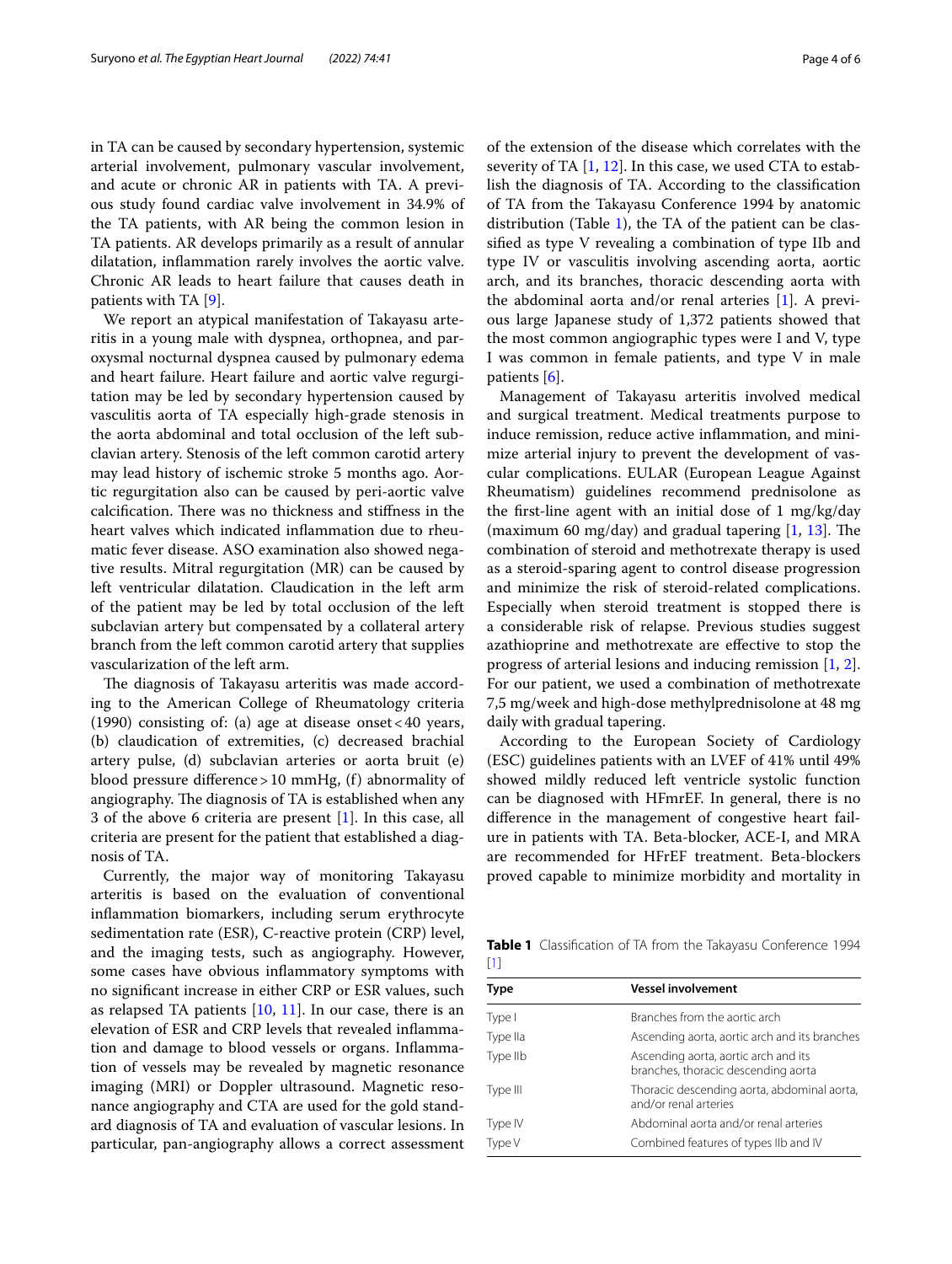patients with HFrEF. Loop diuretics are suggested as well to reduce the congestion signs or symptoms in patients. In this case, the patient has been given ACE-I ramipril 5 mg/day and beta-blocker bisoprolol 2,5 mg/day, MRA spironolactone 25 mg/day, and diuretic furosemide 40 mg/day to treat congestive heart failure. Atrial Fibrillation with a rapid ventricular rate is recommended to use Digoxin. Our patient also was given glycoside digoxin  $0.25$  mg/day. The patient also was given anticoagulant warfarin 2 mg/day. Except contraindicated, a long-term anticoagulant oral is recommended in all patients with HF and paroxysmal, persistent, or permanent AF for stroke and thromboembolic events prevention [[14\]](#page-5-2). TA remission is the absence of clinical signs and symptoms caused by active large vessel vasculitis and normalization of ESR and CRP [[13\]](#page-5-1). After 3 months of steroid and methotrexate therapy, the patient showed a decrease in symptoms of heart failure and there is no claudication of the left arm. Follow-up CRP and ESR evaluation also showed normal results. This result revealed successful remission of Takayasu arteritis. The patient is satisfied with the treatment and feels better. For 3 months, the patient also showed a decreased frequency of hospitalization.

## **Conclusions**

This case demonstrates a rare case of Takayasu arteritis in a young male with congestive heart failure as the predominant manifestation. This patient's heart failure was precipitated predominantly by secondary hypertension and aortic regurgitation caused by vasculitis of Takayasu arteritis. In general, there is no diference in the management of congestive heart failure in patients with Takayasu arteritis. Optimized pharmacology therapy with a combination of steroid and methotrexate successfully induced remission of Takayasu arteritis after a 3-months follow-up.

#### **Abbreviations**

TA: Takayasu arteritis; ICS: Intercostal space; AAL: Anterior axilla line; PSL: Parasternal line; AF: Atrial fbrillation; LVEF: Left ventricular ejection fraction; HfmrEF: Heart failure mildly reduced ejection fraction; NYHA: New York Heart Association; CTA: Computed tomography angiography; AR: Aortic regurgitation; MR: Mitral regurgitation; CRP: C-reactive protein; ESR: Erythrocyte sedimentation rate; ANA: Antinuclear antibody; ASO: Antistreptolysin O; IGRA : Interferon-gamma release assay; ACE-I: Angiotensin-converting enzyme inhibitor; MRA: Mineralocorticoid receptor antagonists; HLA: Human leukocyte antigens; IL: Interleukin; IFN: Interferon; TNF: Tumor necrosis factor; HSP: Heat shock protein; MRI: Magnetic resonance imaging; ESC: European Society of Cardiology.

## **Acknowledgements**

None.

## **Author contributions**

SS, PW, DA, ASM, and ADS contribute to the study design, literature review, and substantially revised the manuscript. PW and DA performed the Echocardiography. RHS and NWJ performed the CT angiography and evaluated the

fgure. SS and ADS wrote and drafted the manuscript. All authors have read and approved the fnal manuscript.

## **Funding**

No funding.

#### **Availability of data and materials**

Not applicable.

### **Declarations**

**Ethics approval and consent to participate** Not applicable.

#### **Consent for publication**

Written informed consent was obtained from the patient for publication of this case report and any accompanying images.

#### **Competing interests**

The authors declare that they have no competing interests.

#### **Author details**

<sup>1</sup> Departement of Cardiology, Faculty of Medicine, University of Jember - Dr. Soebandi General Hospital, Jl. Kalimantan No. 37, Jember, East Java 68121, Indonesia. <sup>2</sup> Faculty of Medicine, University of Jember, Jl. Kalimantan No. 37, Jember, East Java 68121, Indonesia. <sup>3</sup> Departement of Radiology, Faculty of Medicine, University of Jember - Dr. Soebandi General Hospital, Jl. Kalimantan No. 37, Jember, East Java 68121, Indonesia.

#### Received: 18 March 2022 Accepted: 5 May 2022 Published online: 21 May 2022

#### **References**

- <span id="page-4-0"></span>1. Setty N (2017) Takayasu's arteritis—a comprehensive review. J Rare Diseases Res Treat 2(2):63–68. [https://doi.org/10.29245/2572-9411/2017/2.](https://doi.org/10.29245/2572-9411/2017/2.1048) [1048](https://doi.org/10.29245/2572-9411/2017/2.1048)
- <span id="page-4-1"></span>2. Bishnoi RK, Devi S, Rai SG (2020) Takayasu arteritis: a comprehensive review of literature. Int J Res Med Sci 8(9):3418. [https://doi.org/10.18203/](https://doi.org/10.18203/2320-6012.ijrms20203706) [2320-6012.ijrms20203706](https://doi.org/10.18203/2320-6012.ijrms20203706)
- <span id="page-4-2"></span>3. Vaideeswar P, Deshpande JR (2013) Pathology of Takayasu arteritis: a brief review. Ann Pediatr Cardiol 6(1):52–58. [https://doi.org/10.4103/0974-](https://doi.org/10.4103/0974-2069.107235) [2069.107235](https://doi.org/10.4103/0974-2069.107235)
- <span id="page-4-3"></span>4. Lusida M, Kurniawan MZ, Nugroho J (2020) Takayasu arteritis in a rural hospital in Indonesia. BMJ Case Rep 13(1):3–6. [https://doi.org/10.1136/](https://doi.org/10.1136/bcr-2019-230884) [bcr-2019-230884](https://doi.org/10.1136/bcr-2019-230884)
- <span id="page-4-4"></span>5. Akbar M, Bahar A, Goysal Y, Karmilayanti K, Basri MI (2021) Ischemic stroke in a young adult female caused by Takayasu's arteritis: a case report. J Health Med Sci. <https://doi.org/10.31014/aior.1994.04.03.184>
- <span id="page-4-5"></span>6. Russo RAG, Katsicas MM (2018) Takayasu arteritis. Front Pediatr 6(9):1–17. <https://doi.org/10.3389/fped.2018.00265>
- <span id="page-4-6"></span>7. Zaldivar Villon MLF, de la Rocha JAL, Espinoza LR (2019) Takayasu arteritis: recent developments. Curr Rheumatol Rep 21(9):1–10. [https://doi.org/10.](https://doi.org/10.1007/s11926-019-0848-3) [1007/s11926-019-0848-3](https://doi.org/10.1007/s11926-019-0848-3)
- <span id="page-4-7"></span>8. Pedreira ALS, Santiago MB (2020) Association between Takayasu arteritis and latent or active Mycobacterium tuberculosis infection: a systematic review. Clin Rheumatol 39(4):1019–1026. [https://doi.org/10.1007/](https://doi.org/10.1007/s10067-019-04818-5) [s10067-019-04818-5](https://doi.org/10.1007/s10067-019-04818-5)
- <span id="page-4-8"></span>9. Idhrees M, Thilagavathi N, Bashir M, Velayudhan BV (2020) Management of cardiac manifestations in Takayasu arteritis. Vessel Plus. [https://doi.org/](https://doi.org/10.20517/2574-1209.2020.15) [10.20517/2574-1209.2020.15](https://doi.org/10.20517/2574-1209.2020.15)
- <span id="page-4-9"></span>10. Maz M, Chung SA, Abril A, Langford CA, Gorelik M, Guyatt G et al (2021) 2021 American College of Rheumatology/Vasculitis Foundation Guideline for kthe Management of Giant Cell Arteritis and Takayasu Arteritis. Arthritis Care Res 73(8):1071–1087.<https://doi.org/10.1002/acr.24632>
- <span id="page-4-10"></span>11. Tamura N, Maejima Y, Tezuka D, Takamura C, Yoshikawa S, Ashikaga T et al (2017) Profles of serum cytokine levels in Takayasu arteritis patients: potential utility as biomarkers for monitoring disease activity. J Cardiol 70(3):278–285. <https://doi.org/10.1016/j.jjcc.2016.10.016>